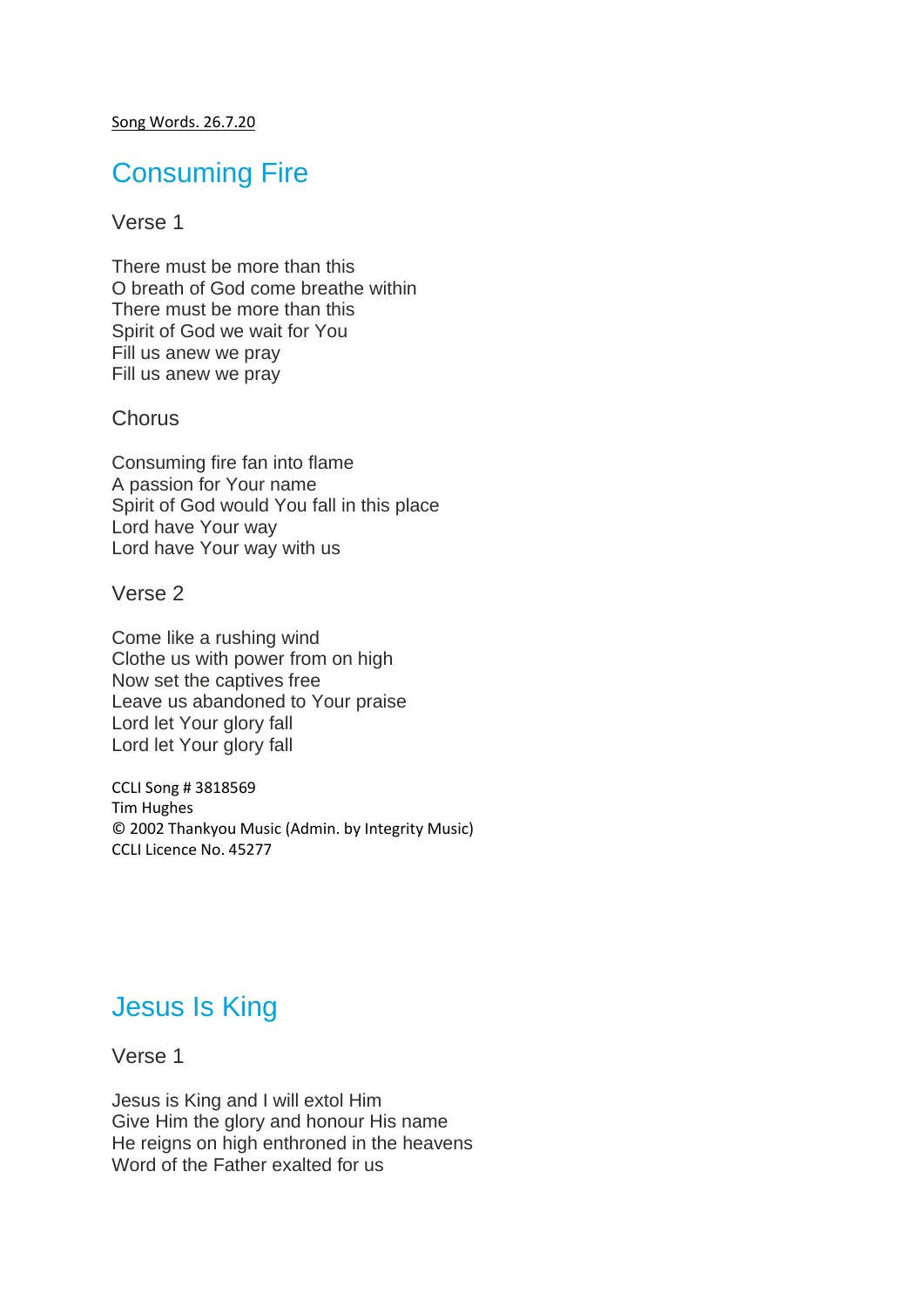Verse 2

We have a hope that is steadfast and certain Gone through the curtain and touching the throne We have a Priest who is there interceding Pouring His grace on our lives day by day

Verse 3

We come to Him our Priest and Apostle Clothed in His glory and bearing His name Laying our lives with gladness before Him Filled with His Spirit we worship the King

Verse 4

O Holy One our hearts do adore You Thrilled with Your goodness we give You our praise Angels in light with worship surround Him Jesus our Saviour forever the same

CCLI Song # 56558 Wendy Churchill © 1982 Authentic Publishing (Admin. by Integrity Music) CCLI Licence No. 45277

# There Is A Redeemer

Verse 1

There is a Redeemer Jesus God's own Son Precious Lamb of God Messiah Holy One

Chorus

Thank You O my Father For giving us Your Son And leaving Your Spirit Till the work on earth is done

Verse 2

Jesus my Redeemer name above all names Precious Lamb of God Messiah O for sinners slain